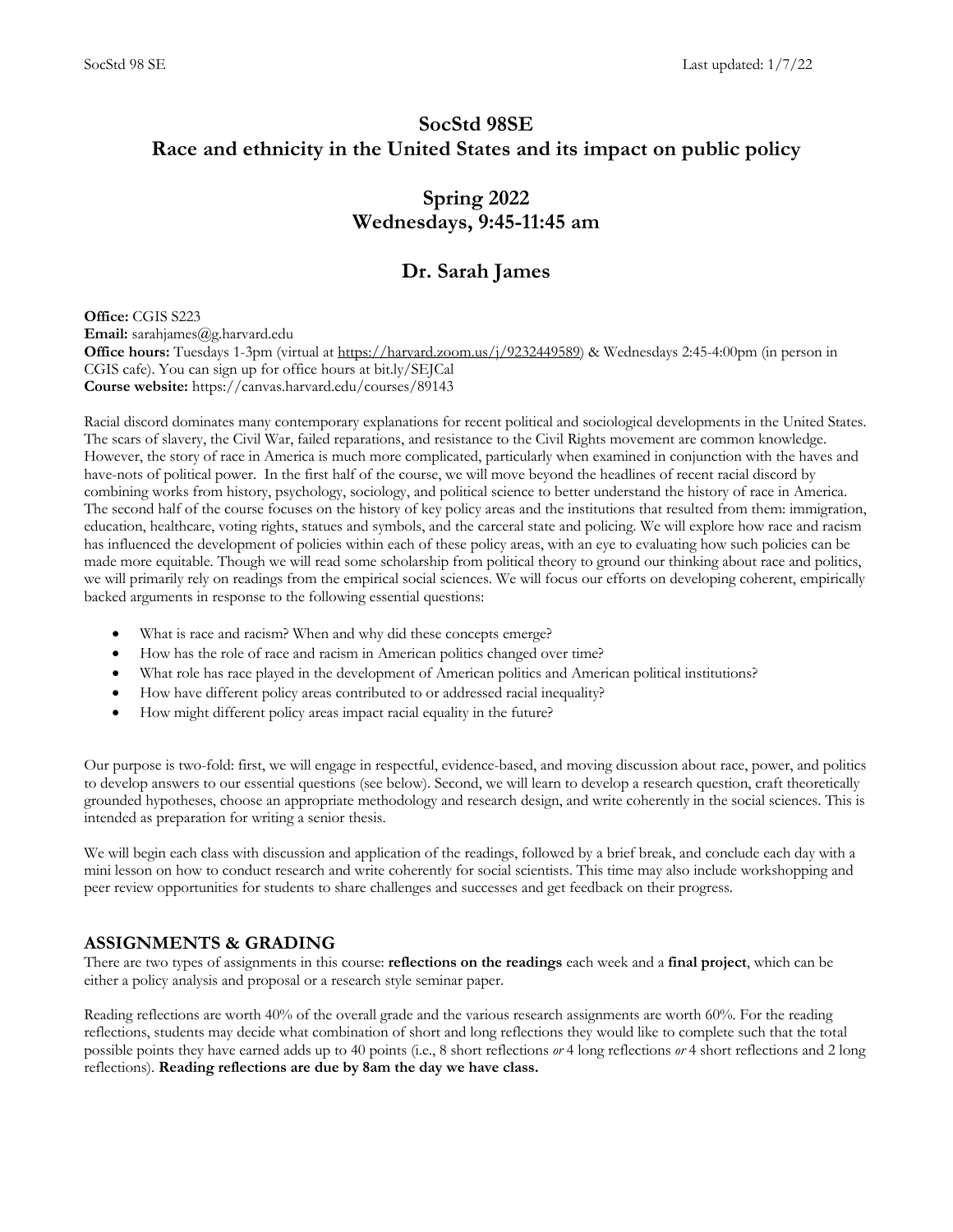Students may also choose how to earn the other 60% from their **final research paper**: through meeting more or fewer incremental deadlines. We will spend a portion of most sessions learning about the different aspects of conducting social science research and writing about our findings. More detailed descriptions of each assignment and the rubrics I will use to score them are available on Canvas and will be discussed in class.

| <b>Assignment Type</b>                                       | Options                                                                                                                                                                                                             | Value                               |
|--------------------------------------------------------------|---------------------------------------------------------------------------------------------------------------------------------------------------------------------------------------------------------------------|-------------------------------------|
| Reading reflections<br>(total points should<br>amount to 40) | <b>Short reflection</b><br>2-3 sentence summary of each reading AND 2-3 questions or comments about themes<br>or confusions across the readings.                                                                    | $5%$ each                           |
|                                                              | In-depth reflection<br>3-4 page reflection that identifies key themes from the readings, articulating how the<br>readings either connect or contradict one another and other ideas from the course                  | $10\%$ each                         |
| Research or Policy<br>Paper                                  | More structured, more feedback<br>Research question paper (due 2/25/22)<br>Contextualization paper (due 3/25/22)<br>First draft (due no later than $4/22/22$ )<br>Final draft (due date dependent on exam schedule) | $5\%$<br>$10\%$<br>$15\%$<br>$30\%$ |
| (see rubric for<br>grading criteria)                         | More autonomy, fewer feedback opportunities<br>Research question paper (due 2/25/22)<br>Contextualization paper (due no later than $3/25/22$ )<br>Final draft (due date dependent on exam schedule)                 | $10\%$<br>$15\%$<br>$35\%$          |

# **Late assignments**

All students may have an **automatic 24-hour extension on any final project assignment**. Students should let me know before the stated deadline if they tend to take advantage of the extension (note this is not intended to be a request for permission to use the extension—you should just assume you have the extension if you need it). This is intended to give you the flexibility to manage your own time and any unexpected challenges that might arise throughout the semester. Any extensions beyond the 24 hours should be cleared with me at least 72 hours before the deadline and should be in response to mental or physical health issues or some other urgent and unexpected situation.

# **A note about participation**

I believe that students can contribute in a myriad of ways: writing excellent reflection papers, asking questions of their peers, raising their hand in class, attending office hours, and reaching out to the instructor via email, just to name a few. Contributing to the intellectual dialogue and conversations in our class is a foundational expectation of the course but is not explicitly included in the grading scheme because of how subjective assessing participation can be. I will touch base with students if I am concerned about their engagement in the course, but otherwise trust that students will do their best to contribute to our collective learning when and how they are most excited about doing so. This being said, *attendance at our weekly seminars is mandatory*; students who miss multiple sessions without documented rationale may lose up to 5 points off their final grade. *Laptops and cell phones are permitted, but only to reference the readings, not for notetaking; there should be no typing happening. If they are distracting, I will ban them.*

# **STATEMENT OF INCLUSION & BELONGING**

One of the goals of this class is to use social science research to ground conversations about race and racism, btu this approach does not remove the passion, emotion, and challenge of having such conversations. This is especially true given that we will only be working together for two weeks. Furthermore, we all interpret findings through the lenses of our own experiences, be it ideological, racial, regional, or economic (to name a few). I have done my best to include a diverse set of perspectives; however, I acknowledge that it is possible there may be both overt and covert biases in the material, due to both the lens through which much of political science and journalism is written and through my own biases when choosing materials.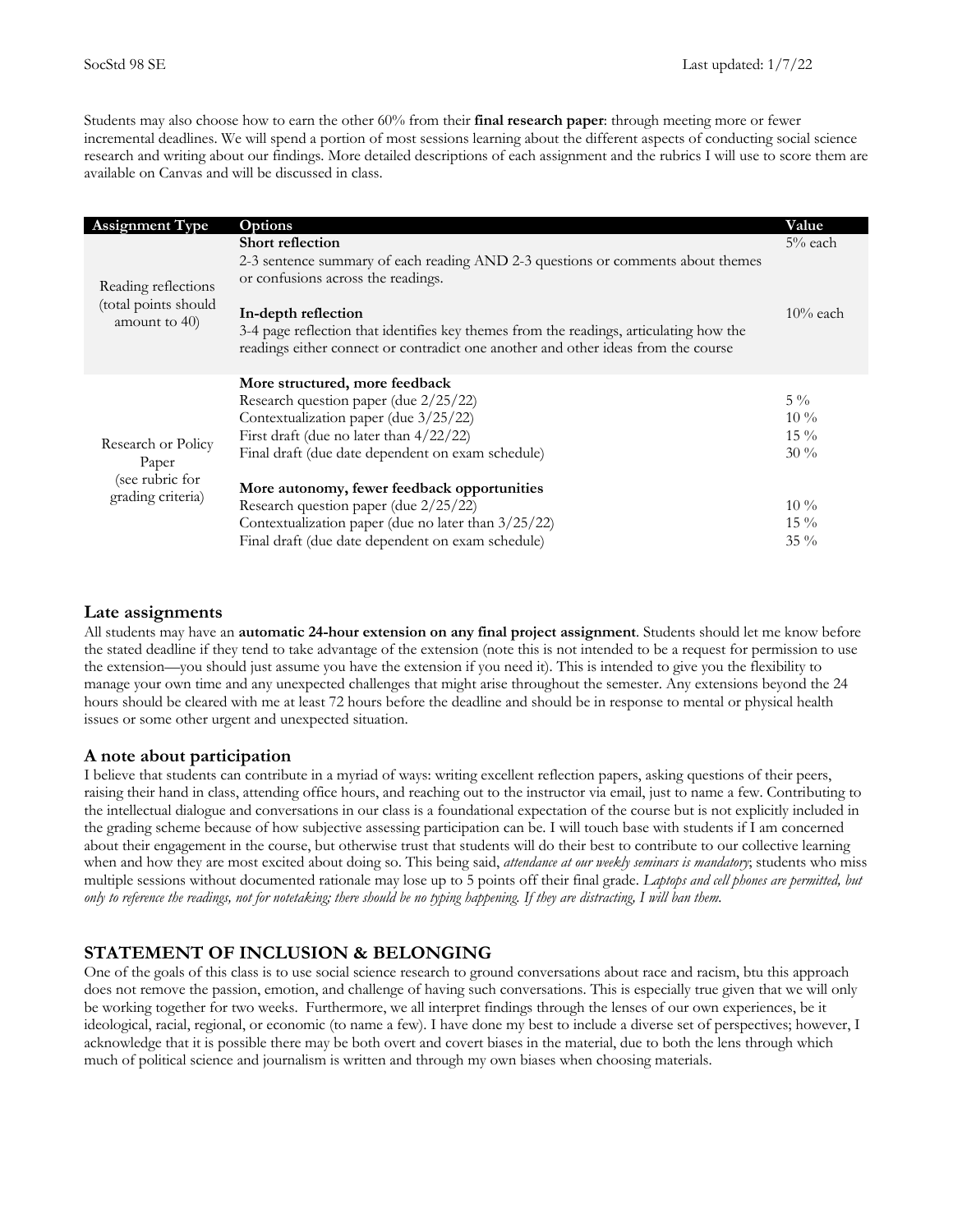We will discuss topics that may generate strong personal and emotional reactions. Our conversations will not always be easy; we will make mistakes in our speaking and our listening; sometimes we will need patience or courage or imagination or any number of qualities in combination to engage our texts, our classmates, and our own ideas and experiences. We will always need respect for others. Thus, an additional aim of our course necessarily will be for us to increase our facility with the sometimes-difficult conversations that arise as we deepen our understandings of multiple perspectives. While our intention may not be to cause discomfort or offense, the impact of what happens throughout the course is not to be ignored and is something that I consider to be very important and deserving of attention. If and when this occurs, there are several ways to address it:

- 1. Discuss the situation privately with me. I am always open to listening to students' experiences and want to work with students to find acceptable ways to process and address the issue.
- 2. Discuss the situation with the class. Starting by asking a question from a position of assuming the best about the speaker's intentions can be a useful strategy for bringing something to the class' attention. Chances are there is at least one other student in the class who had a similar response to the material. Discussion enhances the ability for all class participants to have a fuller understanding of context and impact of course material and class discussions.
- 3. If for any reason you do not feel comfortable discussing the issue directly with me, I encourage you to speak with one of your resident advisors.

# **IMPORTANT RESOURCES**

While I am always happy to be your first stop for any support you may need or questions you might have during the semester, Harvard does offer a wealth of resources for students. The following is a non-exhaustive list of some of the resources available to you for navigating the many academic, personal, and health challenges you may encounter during your time at Harvard:

**Mental Health Support**: Counseling and Mental Health Services (CAMS) has free, 24/7 access to counselors for students at (617) 495-2042. They also offer ongoing mental health support accessible on campus. You can see their full range of services at https://camhs.huhs.harvard.edu/our-services.

**Research Support**: Our librarians are some of the most underutilized resources on campus! They can help you locate resources, find data, or brainstorm research ideas. Susan Gilroy is the librarian assigned to work with social studies students. Her email address is seilroy@fas.harvard.edu. Kathleen Sheehan is the librarian whose expertise is most aligned with our course in the social sciences. You make an appointment with her at https://library.harvard.edu/staff/kathleensheehan or email her at ksheehan@fas.harvard.edu.

**Writing Support**: For specific information on social science style writing, check out GovWrites (https://govwrites.squarespace.com/). For more general help with grammar, proofreading, and overall clarity, consider making an appointment with the Harvard Writing Center (https://writingcenter.fas.harvard.edu/).

# **COURSE SCHEDULE & READINGS**

We will read between 120 and 250 pages each week. Note that the course intentionally starts with a heavier reading load and lightens up as the semester goes along to allow for students to shift their focus to the final project. Be sure to check each citation for any specifics on which chapters or pages to focus on. At the end of each class, I will preview the following week's readings and offer suggestions on what can be skimmed vs. what should be read in detail.

# **PART I: SETTING THE STAGE**

*What is race and racism? When and why did these concepts emerge? What role have race and racism played in American history? How has the role of race and racism in American politics changed over time?*

## **January 26: Social science and its approach to race, racism, and policy**

*What is social science? How do social scientists approach the study of race and policy? What is critical race theory and to what extent should it influence social science research?* Skill: The arc of research

Abrams, Stacey Y., et al. "E Pluribus Unum: The Fight over Identity Politics." *Foreign Aff.* 98 (2019): 160.

Hochschild, Jennifer. "Race and class in political science." *Mich. J. Race & L.* 11 (2005): 99.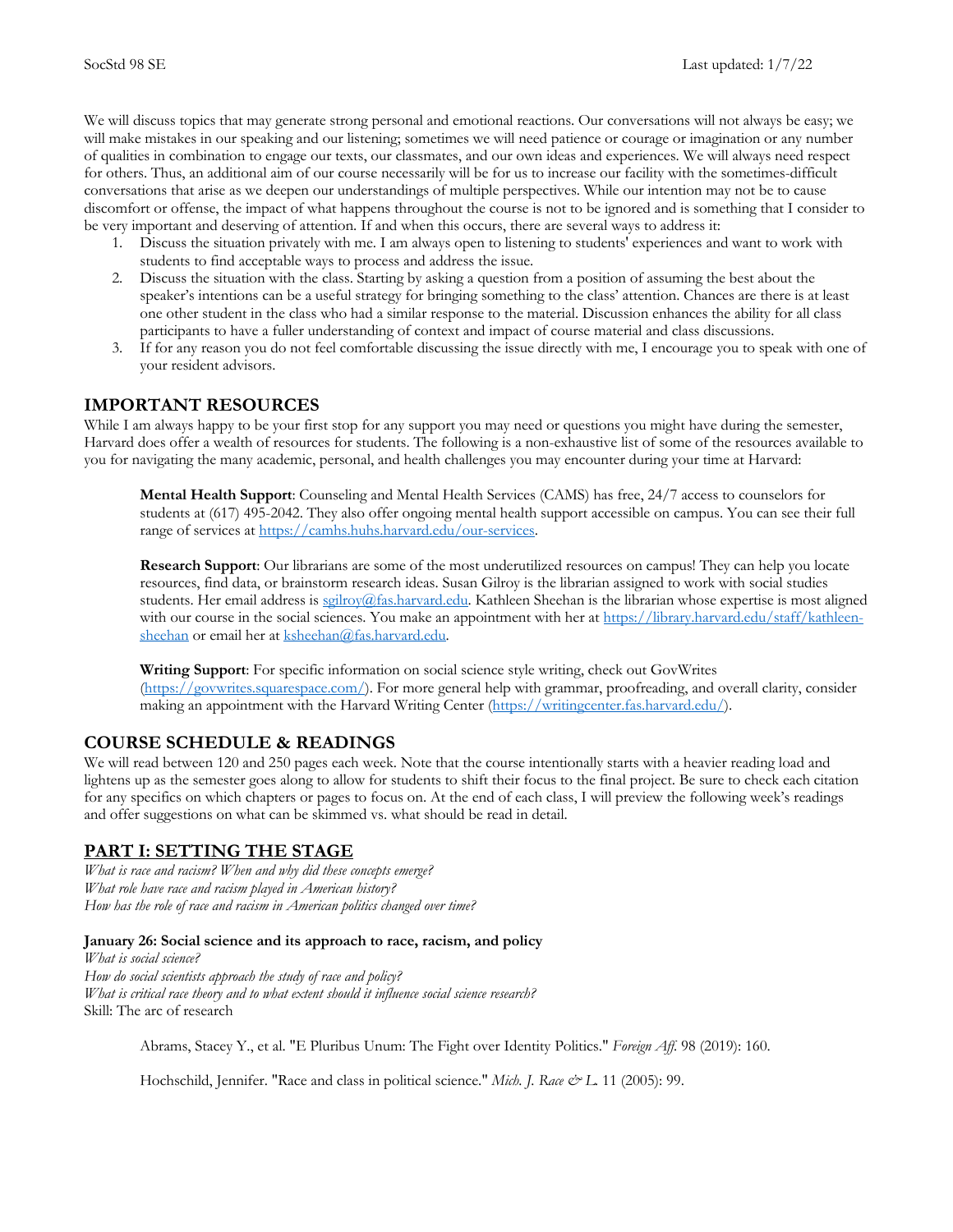Michener, Jamila. "Policy feedback in a racialized polity." *Policy Studies Journal* 47.2 (2019): 423-450.

Mills, Charles. *The Racial Contract.* Cornell University Press. 1997. Introduction & Overview, pg 1-40

Walt, Stephen. "Are scholars becoming too scholastic?" *Foreign Policy.* July 2010.

WATCH: Bridges, Khiara M. "Critical Race Theory: An Introduction" https://www.youtube.com/watch?v=F8ix4Y2FIv0

### **February 2: Defining race and racism**

*What is race? How should we define racism?* Skill: The two types of research questions and how to write them

Bowser, Benjamin P. "Racism: Origin and theory." *Journal of black studies* 48.6 (2017): 572-590.

Fredrickson, George M. *Racism*. Princeton University Press, 2015. Introduction & Chapter 2

Illing, Sean. "Is there an uncontroversial way to teach America's racist history?" *Vox.* July 11, 2021.

Kendi, Ibram X. How to be an Anti-Racist. Random House. 2019. Introduction & Ch 1

López, Ian F. Haney. *Racism on trial: The Chicano fight for justice*. Harvard University Press, 2009. Introduction & Chapter 2

Roberts, Steven O., and Michael T. Rizzo. "The psychology of American racism." American Psychologist (2020).

## **PART II: THE POLITICAL AND HISTORICAL CONTEXT**

*What role has race played in the development of American politics and American political institutions? Have U.S. racial dynamics in politics changed over time? If so, how?*

#### **February 9: Colonization, the founding, and the origins of racial stratification**

*Who in the US defined race and how did they define it? What are the historical reasons for acknowledging race in American society and politics?* Skill: Finding scholarly resources & staying organized while researching

> Ericson, David F. *Slavery in the American republic: developing the federal government, 1791-1861*. Lawrence: University Press of Kansas, 2011. Ch 1 and Ch 5.

Hirsh, Michael. "How America's Founding Fathers Missed a Chance to Abolish Slavery." *Foreign Affairs.* July 3 2020.

Finkelman, Paul. "America's 'Great Chief Justice' was an unrepentant slaveholder." *The Atlantic.* June 15, 2021.

Reséndez, Andrés. *The other slavery: The uncovered story of Indian enslavement in America*. Houghton Mifflin Harcourt, 2016. Ch 1.

# **February 16: Origins of the contemporary racial order**

*What were the incentives to make policies based on race? How has the definition of white changed over time? What role has race played in the development of American institutions?* Skill: Overviewing social science methods

> Fox, Cybelle. "Three worlds of relief: Race, immigration, and public and private social welfare spending in American cities, 1929." *American Journal of Sociology* 116.2 (2010): 453-502.

Lieberman, Robert C. "Race, institutions, and the administration of social policy." *Social Science History* 19.4 (1995): 511- 542.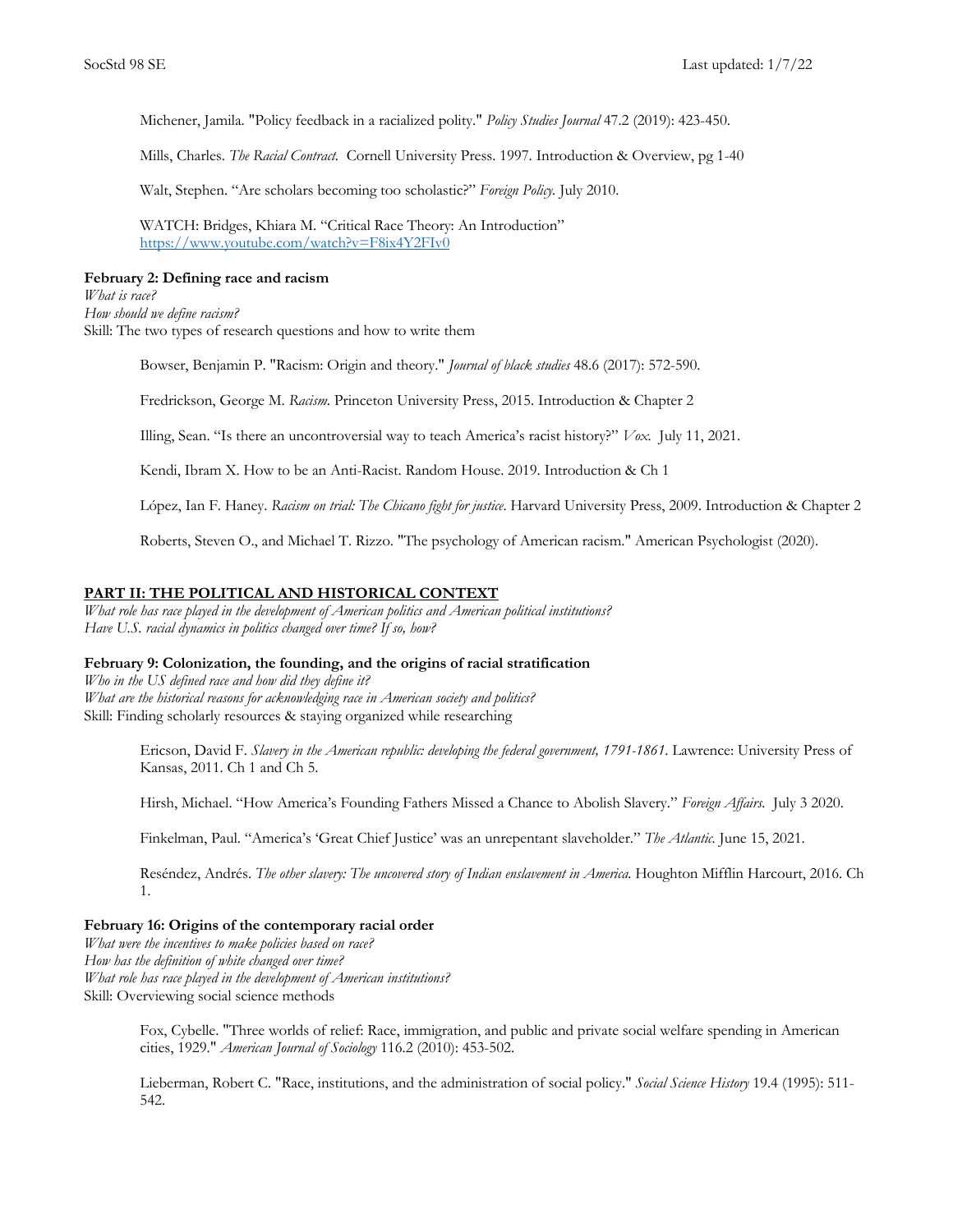Muhammad, Khalil Gibran. *The condemnation of Blackness: Race, crime, and the making of modern urban America, with a new preface*. Harvard University Press, 2019. Introduction, Ch 1 and 2.

Nadasen, Premilla. "From widow to "welfare queen": Welfare and the politics of race." *Black Women, Gender & Families* 1.2 (2007): 52-77

## **February 23: Resistance and Protest Part I (Movements)**

*What tools and strategies have minority groups used to protest racism and discrimination? Under what conditions are protest and resistance effective? Does it vary by group?* Skill: Workshop research questions

> Blackhawk, Maggie, et al. "Congressional Representation by Petition: Assessing the Voices of the Voteless in a Comprehensive New Database, 1789–1949." *Legislative Studies Quarterly* (2020).

Blakemore, Erin. "The radical history of the Red Power movement's fight for Native American Sovereignty." *National Geographic.* November 25, 2020.

Hooker, Juliet. "Black Lives Matter and the paradoxes of US Black politics: From democratic sacrifice to democratic repair." Political Theory 44.4 (2016): 448-469.

Martinez, Lisa M. "Yes we can: Latino participation in unconventional politics." *Social Forces* 84.1 (2005): 135-155.

Nadasen, Premilla. "We Do Whatever Becomes Necessary". *Want to Start a Revolution?* New York University Press, 2009. 317-338.

Yukich, Grace. "Muslim American activism in the age of Trump." Sociology of Religion 79.2 (2018): 220-247.

\*\*Research question paper due 2/25/22\*\*

#### **March 2: Resistance and Protest Part II (Intergroup dynamics)**

*How have racial groups cooperated to protest and resist discrimination? Under what conditions is intergroup cooperation successful?* Skill: The why behind contextualizing research

> Filler, Nicole. "Intersectional perspectives on Asian Pacific American activism and movement building." Politics, Groups, and Identities 6.3 (2018): 466-475. SKIM

Han, Hahrie C. *Moved to Action*. Stanford University Press, 2020. Chapters 3 & 5 .

Heaney, Michael T. "Intersectionality at the grassroots." *Politics, Groups, and Identities* (2019): 1-21.

Hussain, Amir. "Muslim Americans assert solidarity with Black Lives Matter, finding unity within a diverse faith group." The Conversation. June 30, 2020.

Jefferson, Hakeem, Fabian Neuner & Josh Pasek. "Black Americans support the Floyd protests. Whites are divided. Here's why." *The Washington Post.* June 10, 2020.

Kim, Claire Jean, and Taeku Lee. "Interracial politics: Asian Americans and other communities of color." *PS: Political Science and Politics* 34.3 (2001): 631-637.

Lee, Taeku. "Race, immigration, and the identity-to-politics link." *Annual Review of Polit. Science.* 11 (2008): 457-478.

#### **March 9: Contemporary Electoral Politics**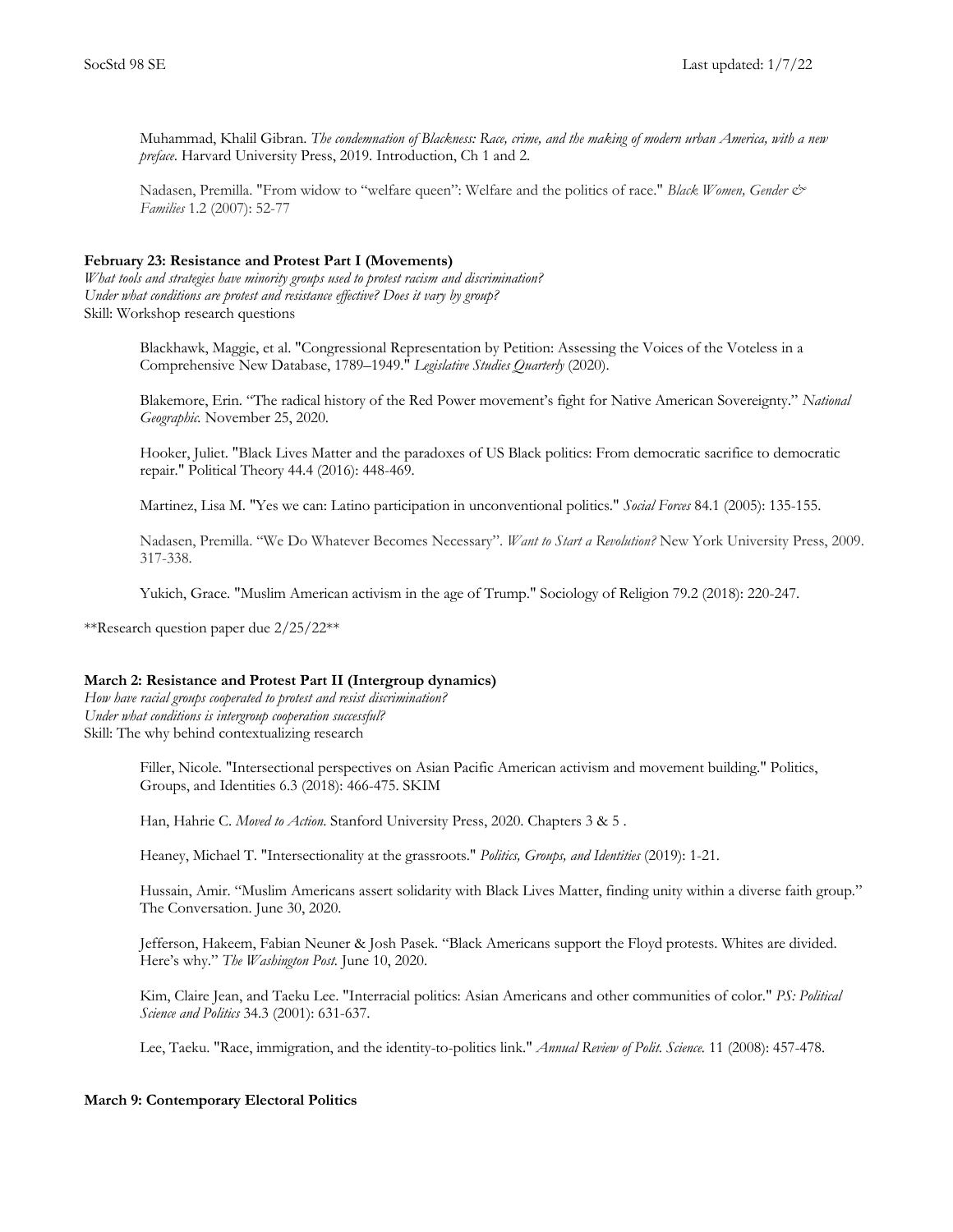*How should we describe the current role of race in politics?* 

*What explains the election of Barak Obama and the subsequent presidential politics?*

Skill: How to effectively incorporate other scholarly sources (aka contextualizing your research aka writing a literature review)

Barker, David C. & Sam Fulwood III. "Young Black Americans not sold on Biden, the Democrats, or voting." *The Conversation.* August 5, 2020.

Bautista-Chavez, Angie M., and Sarah E. James. "Beyond Likely Voters: An Event Analysis of Conservative Political Outreach." *Political Science Quarterly* 134.3 (2019): 407-443.

Hajnal, Zoltan L., and Taeku Lee. *Why Americans don't join the party*. Princeton University Press, 2011. Ch 4 & 6 (SKIM methods sections)

Hochschild, Jennifer, and Vesla Weaver. "Is the significance of race declining in the political arena? Yes, and no." Ethnic and Racial Studies 38.8 (2015): 1250-1257.

Reny, Tyler T., and Matt A. Barreto. "Xenophobia in the time of pandemic: othering, anti-Asian attitudes, and COVID-19." *Politics, Groups, and Identities* (2020): 1-24.

Sides, John, Michael Tesler, and Lynn Vavreck. *Identity crisis*. Princeton University Press, 2019. Chapters 1 & 2

"The Latinx Vote in 2020 (Part II): Growing the Pie." *Equis Research.* April 22, 2020.

\*\*Contextualization & data sources paper due 3/11/21\*\*

## **PART III: PUBLIC POLICIES**

*How has this policy area contributed to or addressed racial inequality? How might this policy area impact racial equality in the future?*

#### **March 23: Immigration and the changing racial order**

*How has immigration policy changed over time and how do these changes reflect changing racial dynamics? How do immigration policies impact the lived experiences of people residing in the United States?* Skill: Using evidence in research papers (aka when to use primary and secondary sources)

> Cook-Martin, David and David S. Fitzgerald, "How legacies of racism persist in US immigration policy" SSN Key Findings Brief, Scholar Strategy Network, June 2014.

Gonzales, Roberto. "Learning to be illegal: Undocumented youth and shifting legal contexts in the transition to adulthood." *American Sociological Review*, 2011: 602-619

Pierce, Sarah, Jessica Bolter, and Andrew Selee. "U.S. Immigration Policy under Trump: Deep Changes and Lasting Impacts." *Transatlantic Council on Migration: Migration Policy Institute.* July 2018.

Waters, Mary. "Crime and Immigration: New Forms of Exclusion and Discrimination." Issues of Science and Technology. Fall 2016.

Wong, Janelle. *Democracy's promise: Immigrants and American civic institutions*. University of Michigan Press, 2008. Chapters Ch 1.

"All Presidents Are Deporters in Chief." *New York Times.* July 13, 2019.

Zepeda-Millán, Chris. *Latino mass mobilization: Immigration, racialization, and activism*. Cambridge University Press, 2017. Ch 2.

#### **March 30: Incarceration and Legality**

*What economic, social, and political incentives lead to the rise of the carceral state?*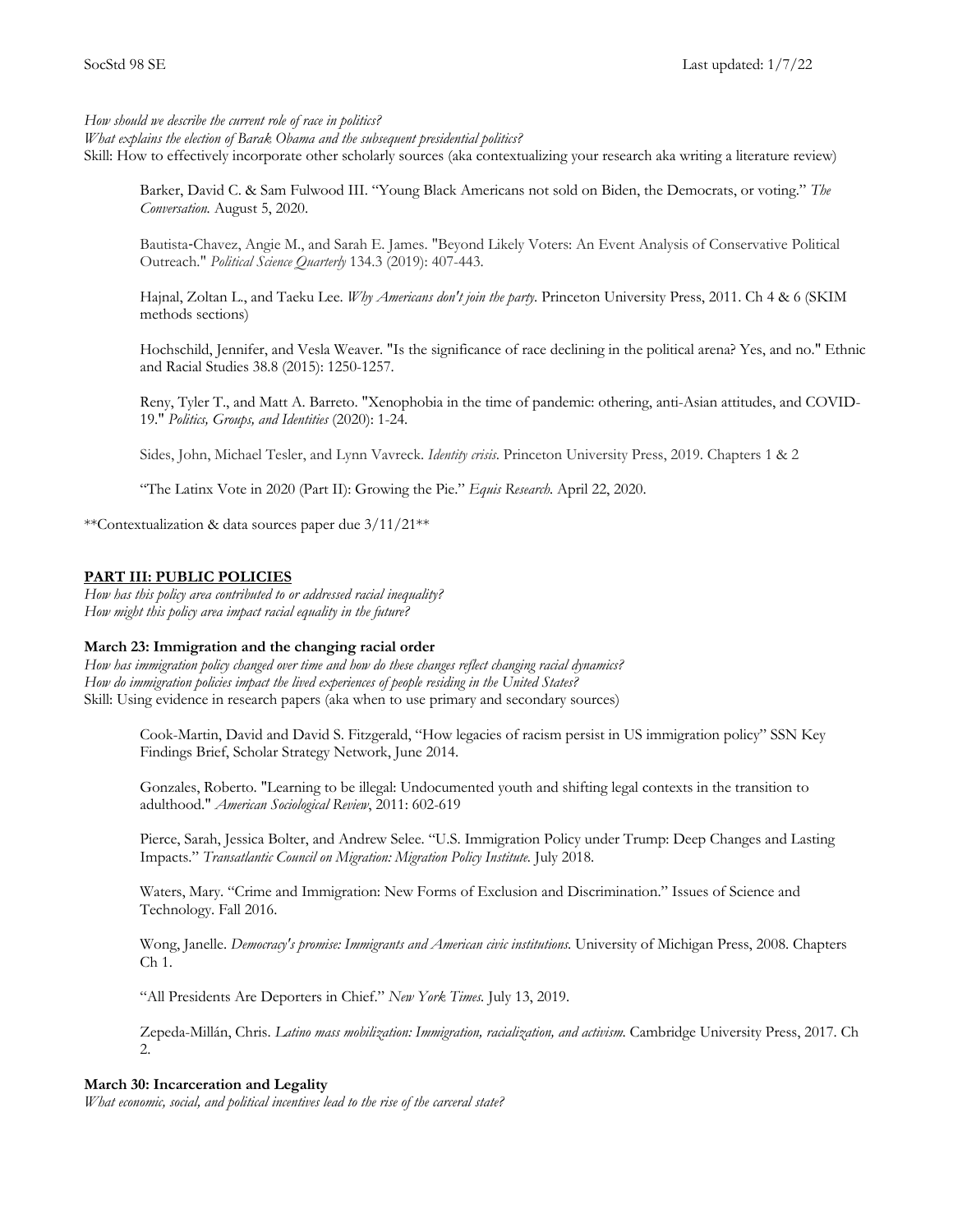*What are the social and political consequences of a carceral state that disproportionately targets people of color?* Skill: Citations

Carlson, Kirsten. "Supreme Court affirms tribal police authority over non-indians." *The Conversation.* June 3, 2021.

Fortner, Michael Javen. "The Carceral State and the Crucible of Black Politics: An Urban History of the Rockefeller Drug Laws." *Studies in American Political Development* 27.1 (2013): 14-35.

Lerman, Amy E., and Vesla Weaver. "Staying out of sight? Concentrated policing and local political action." *The ANNALS of the American Academy of Political and Social Science* 651.1 (2014): 202-219.

Murakawa, Naomi. "The Origins of the Carceral Crisis: Racial Order as 'Law and Order' in Postwar American Politics," in Race and American Political Development, eds. Joseph Lowndes, Julie Novkov, and Dorian Warren (New York: Routledge, 2008): 234-255.

## **April 6: Education**

*What is the role for education and educational access in changing unequal racial outcomes? Is changing the educational system the starting point for radical change or is it a reflection of change in other policy areas?* Skill: Quoting, paraphrasing, and summarizing

Darling-Hammond, Linda. "Race, inequality and educational accountability: The irony of 'No Child Left Behind'." *Race Ethnicity and Education* 10.3 (2007): 245-260.

Jack, Anthony Abraham. *The privileged poor*. Harvard University Press, 2019. Chapters 1 & 2

Jiménez, Tomás and Adam Horowitz, "When White Is Just Alright: How Immigrants Redefine Achievement and Reconfigure the Ethnoracial Hierarchy," American Sociological Review 2013: 849-871

Reed, Douglas S. "Harlan's Dissent: Citizenship, Education, and the Color-Conscious Constitution." *RSF: The Russell Sage Foundation Journal of the Social Sciences* 7.1 (2021): 148-165.

## **April 13: Voting Rights**

*Is voting a right or a responsibility? Should governments monitor who votes or encourage people to vote?* Skill: Writers' workshop

> Barreto, Matt A., Gary M. Segura, and Nathan D. Woods. "The mobilizing effect of majority–minority districts on Latino turnout." *American Political Science Review* 98.1 (2004): 65-75.

> Highton, Benjamin. "Voter identification laws and turnout in the United States." *Annual Review of Political Science* 20 (2017): 149-167.

Michener, Jamila. "Race, Poverty, and the Redistribution of Voting Rights." Poverty & Public Policy 8.2 (2016): 106-128.

Newkirk, Vann R. II. "How *Shelby v. Holder* Broke America." *The Atlantic.* July 20, 2018.

Schuit, Sophie, and Jon C. Rogowski. "Race, representation, and the voting rights act." *American Journal of Political Science* 61.3 (2017): 513-526.

\*\*Optional First draft due 4/15/22\*\*

#### **April 20: Student choice 1**

Skill: Deep dive on introductions & conclusions

**April 26: Student choice 2 & Wrap Up**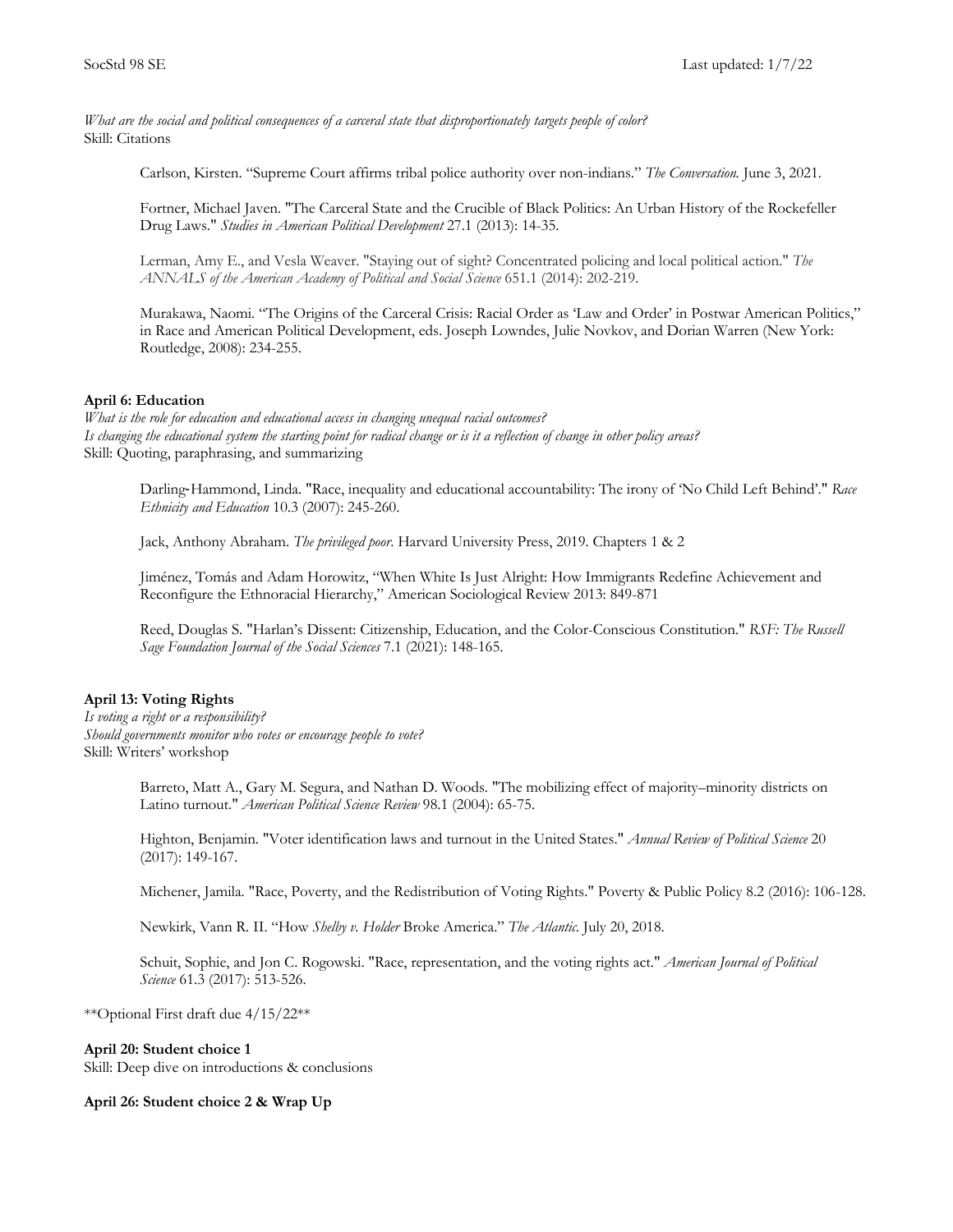Skill: Writers' workshop

### **Options for student choice:**

### **Climate Change and Climate Justice**

*How has (and will) climate change affect social, political and economic outcomes for different racial groups? In what ways is climate change similar or different from the other public policy areas of concern for racial justice activists?* Chakrabarty, Dipesh. "The politics of climate change is more than the politics of capitalism." *Theory, Culture &* 

*Society* 34.2-3 (2017): 25-37.

"EPA Annual Environmental Justice Progress Report FY 2020." *Environmental Protection Agency.* 2020. Executive Summary.

Flavelle, Christopher. "As Warming Fuels Disaster, Relief Often Favors White People." *The New York Times.* June 7, 2021.

Hale, Stephen. "The new politics of climate change: why we are failing and how we will succeed." *Environmental Politics* 19.2 (2010): 255-275.

Marris, Emma. "Inevitable Planetary Doom Has Been Exagerrated." *The Atlantic.* February 1, 2021.

## **Healthcare**

*How does the American healthcare system work and why is it designed the way it is? What are the social, economic, and political impacts of having access to healthcare?*

> Campbell, Andrea Louise. *Trapped in America's Safety Net: One Family's Struggle*. University of Chicago Press, 2014. Ch 1 & 4

Oliver, Thomas R. "The politics of public health policy." *Annual Review of Public Health* 27 (2006): 195-233.

Michener, Jamila. *Fragmented democracy: Medicaid, federalism, and unequal politics*. Cambridge University Press, 2018. Chapters 1 and 2

Michener, Jamila D. "Politics, Pandemic, and Racial Justice Through the Lens of Medicaid." (2021): 643-646.

Tesler, Michael. 2012. "The Spillover of Racialization into Health Care: How President Obama Polarized Public Opinion by Racial Attitudes and Race." *American Journal of Political Science* 56(3): 690-704.

#### **Statues and symbols**

*How should Americans acknowledge and celebrate their history given past expressions of racism? What drives public opinion regarding monuments? How should public serving institutions decide what historical figures to display and honor?*

Blight, David W. "Yes Freedman's Memorial Uses Racist Imagery, but Don't Tear it down." *The Washington Post.* June 25, 2020.

Brophy, Alfred L. "Why the case for the removal of Confederate Memorials isn't so clear cut." *The Conversation*. April 25, 2017.

Carr-Peterson, Jordan & Christian R. Grose. "What persuades Southerners to take down Confederate symbols? Hearing it's good for business." *The Washington Post.* July 2, 2020.

Johnson, Tyler, Kathleen Tipler, and Tyler Camarillo. "Monumental decisions: How direct democracy shapes attitudes in the conflict over confederate memorials." *PS: Political Science & Politics* 52.4 (2019): 620-624.

Tesler, Michael. "Democrats increasingly thing the Confederate flag is racist. Republicans don't." *The Washington Post.*  July 9, 2015.